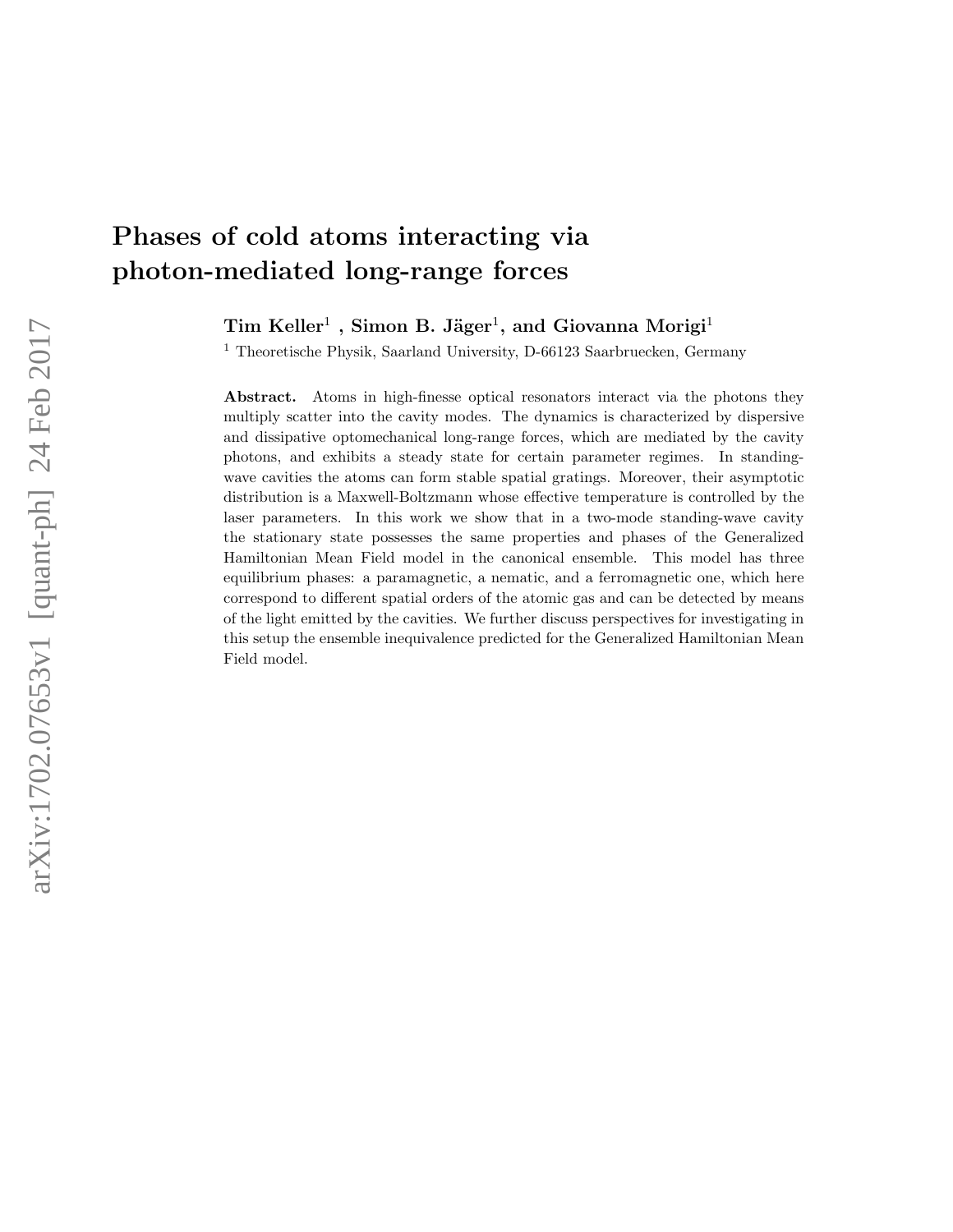# 1. Introduction

Atomic ensembles in optical resonators offer a promising platform for studying the physics of long-range interacting systems [\[1\]](#page-11-0). The long-range interaction here originates from multiple scattering of cavity photons, which carry the information about the positions of the scattering atoms and thus mediate an optomechanical interparticle potential [\[2\]](#page-11-1). In a single-mode cavity the photons are coherent over the cavity mode volume, which makes the interaction range as large as the system size. Therefore, the energy is non-additive like in gravitational and Coulomb systems in two or more dimensions  $[1, 3, 4]$  $[1, 3, 4]$  $[1, 3, 4]$ .

In equilibrium statistical mechanics, consequences of non-additivity are for instance the super-linear scaling of thermodynamic quantities with the system size and the inequivalence of the statistical ensembles [\[4\]](#page-11-3), one manifestation of which are negative specific heats in the microcanonical ensemble  $[4, 5, 6]$  $[4, 5, 6]$  $[4, 5, 6]$ . Differing from these systems, however, the dynamics of atomic gases in optical cavities is typically dissipative and nontrivial effects can only be observed if either the atoms or the cavity are pumped by light [\[2,](#page-11-1) [7\]](#page-11-6). The steady state, when it exists, results from the dynamical interplay between drive and losses and its properties thus depend on the drive and on the cavity parameters. It is therefore often not possible to draw a direct connection with equilibrium statistical mechanics of long-range interacting systems.

In this context it is remarkable that for some parameter regimes the dynamics of atoms' spatial selforganization in an optical resonator can be mapped to long-range interacting systems at equilibrium [\[2,](#page-11-1) [8,](#page-11-7) [9\]](#page-11-8). Selforganization of the atomic gas in ordered spatial patterns occurs in a single-mode standing-wave resonator when the atoms are driven by lasers whose intensity exceeds a threshold value, which depends also on the cavity decay rate [\[2,](#page-11-1) [8,](#page-11-7) [9,](#page-11-8) [10,](#page-11-9) [11\]](#page-11-10). By suitably tuning the laser frequency, moreover, a stationary state exists which is characterised by a Maxwell-Boltzmann distribution of the atomic momentum. In Ref. [\[11\]](#page-11-10) it was shown that the stationary dynamics can be mapped to the one of the Hamiltonian-Mean-Field model in a canonical ensemble [\[4,](#page-11-3) [12\]](#page-11-11) and in particular that the transition to spatial order can be described in terms of a Landau second-order phase transition. The dynamics leading to equilibrium, moreover, exhibits a slow relaxation that is due to the interplay between the conservative and dissipative cavity-mediated long-range forces [\[7\]](#page-11-6).

In this paper we extend the model of Ref. [\[11\]](#page-11-10) and consider a gas of cold atoms that interact with two cavity modes and are transversally driven by lasers. A possible setup is illustrated in Fig. [1.](#page-3-0) We determine the parameter regimes where the dynamics asymptotically tends to a stationary state and show that its phase diagram as a function of the lasers' and of the cavity parameters can be mapped to the one of the Generalized Hamiltonian Mean Field model (GHMF) in a canonical ensemble [\[13,](#page-11-12) [14,](#page-11-13) [15\]](#page-11-14). This model describes the dynamics of N particles with canonically conjugated variables  $p_j$ ,  $\theta_i$  constrained on a circle that interact via competing long-range forces. In the form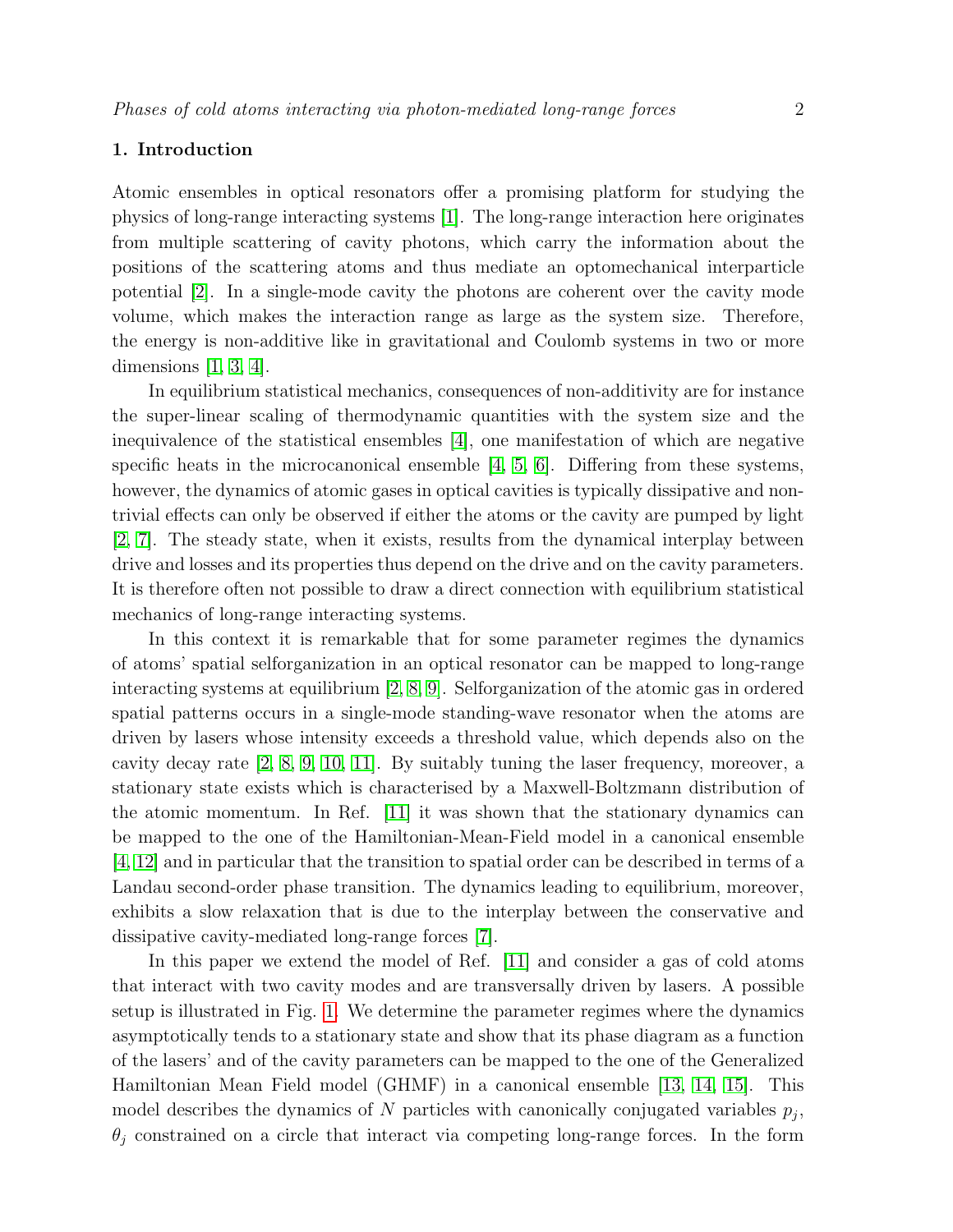studied in Ref. [\[13,](#page-11-12) [15\]](#page-11-14) its Hamiltonian reads

<span id="page-2-1"></span>
$$
H = \sum_{j} \frac{p_j^2}{2} + \frac{1}{2N} \sum_{i,j} (1 - \Delta \cos \theta_{ij} - (1 - \Delta) \cos 2\theta_{ij}), \qquad (1)
$$

where  $\theta_{ij} = \theta_i - \theta_j \in [0, 2\pi)$  and  $\Delta$  is a dimensionless parameter that can vary continuously in the interval  $[0, 1]$ . The phase diagram as a function of the temperature and  $\Delta$  is characterised by (i) a paramagnetic, (ii) a nematic, and (iii) a ferromagnetic phase, with first and second-order transitions. In our case the phases correspond to density modulations of the atoms at different periodicity and can be detected through the light emitted by the cavity. Our motivation draws from ongoing experimental investigations [\[16\]](#page-12-0). Theoretical studies of this system focused on the dynamics leading to equilibrium and reported the existence of several metastable states [\[17\]](#page-12-1). These properties are at the basis of proposals for using these systems to simulate a quantum Hopfield associative memory scheme [\[18,](#page-12-2) [19\]](#page-12-3). The determination of the condition for a stationary state of the setup in Fig. [1](#page-3-0) and the analysis of the corresponding phase diagram is the main result of the present manuscript. The mapping to the GHMF model shows that Cavity Quantum Electrodynamics (CQED) setups offer a versatile platform for studying the statistical mechanics of systems with long-range interactions.

This article is organised as follows. In Sec. [2](#page-2-0) we introduce the physical model and sketch the derivation of a Fokker-Planck equation governing the dynamics of the atoms' external variables in the semiclassical limit. We then determine the parameters' regime for which the Fokker-Planck equation allows for a stationary state which is a Maxwell-Boltzmann distribution. In Sec. [3](#page-7-0) we define the free energy, which we can associate to the stationary state, and introduce an appropriate thermodynamic limit. We then show that the free energy can be mapped to the one of the GHMF model. We determine the phase diagram as a function of the system's parameters and identify the observables which allow one to measure the predicted phases. In Sec. [4](#page-8-0) we discuss possible implementations of the setup which could correspond to the realization of the microcanonical ensemble of the GHMF model, for which ensemble inequivalence has been predicted [\[15\]](#page-11-14), and identify the parameters regimes for which it could be measured.

## <span id="page-2-0"></span>2. Semiclassical dynamics of an atomic gas in an optical cavity

The system we consider consists of a gas of  $N$  cold atoms of mass  $m$ , whose motion is confined to occur along one dimension parallel to the unit vector  $e_x$ . We denote by  $\hat{x}_i$ and  $\hat{p}_j$  the canonically conjugated position and momentum operators  $(j = 1, \ldots, N)$ , such that  $[\hat{x}_i, \hat{p}_j] = i\hbar \delta_{ij}$ . The atoms experience the optomechanical forces due to the interaction with the lasers and with the quantized fields of two high-finesse cavities in the setup of Fig. [1.](#page-3-0) Specifically, the axes of the two cavities are in the  $x - y$  plane, the wave vector  $\mathbf{k}_1$  of cavity 1 forms an angle  $\varphi$  with the x-axis and thus the force the atoms experience is the projection of the mechanical force along x, while the wave vector  $\mathbf{k}_2$ of cavity 2 is parallel to  $e_x$ . The laser fields are linearly polarised and propagate in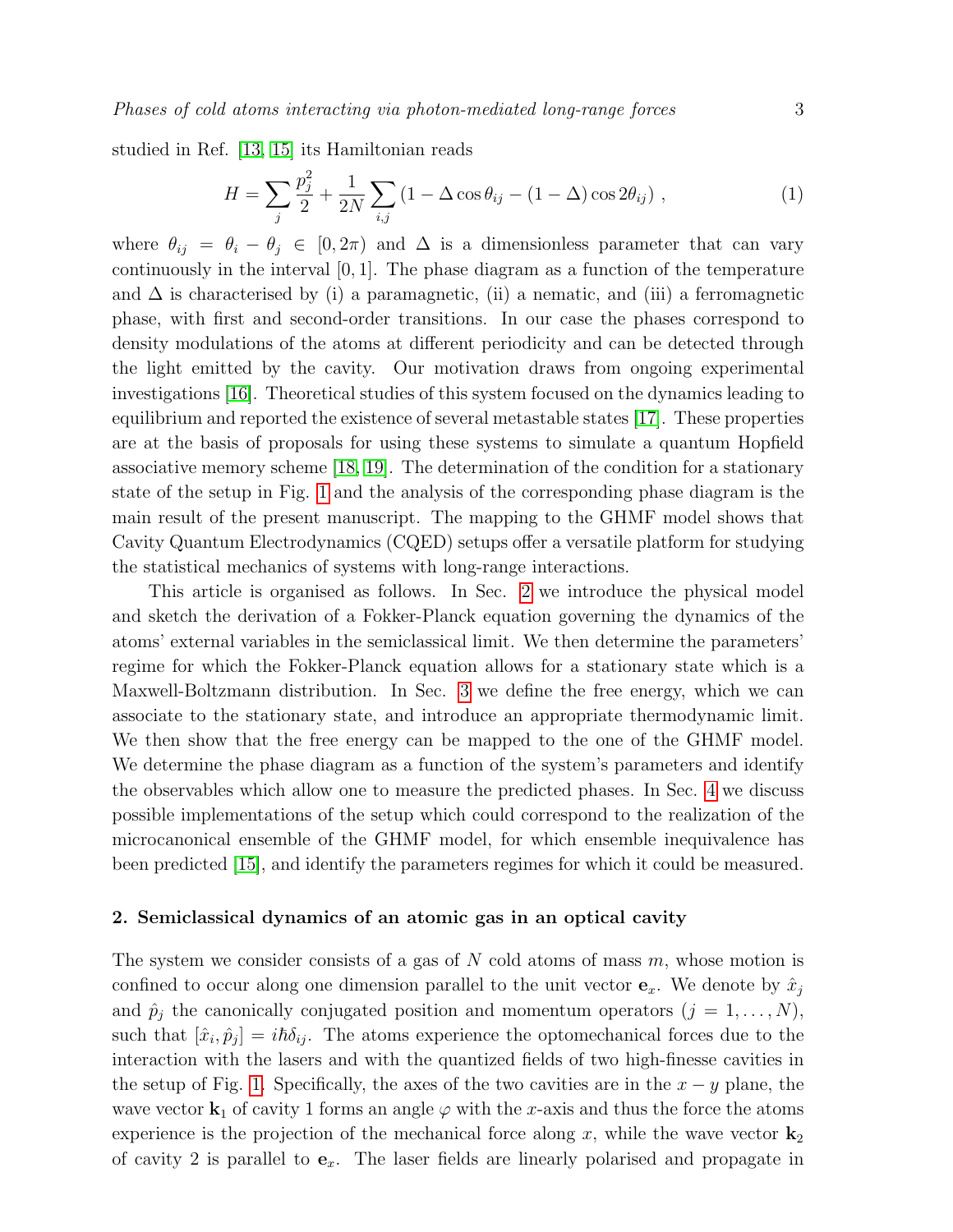

<span id="page-3-0"></span>**Figure 1.** (a) A gas of cold atoms is confined to move along the x-axis and interacts with the modes of two optical cavities, whose wave vectors form the angle  $\varphi$ . The cavities emit photons at rate  $\kappa_1$  and  $\kappa_2$ , respectively, and are pumped via coherent scattering of laser photons by the atoms. The atoms, in turn, experience the optical potential and the dissipative forces which result from the mechanical effects of the two cavity fields. Inset: Linearly-polarized lasers propagate along the direction orthogonal to the plane defined by the two cavity wave vectors. We assume that cavity 1(2) couples with the electronic transition  $|g\rangle \rightarrow |e_1\rangle$   $(|g\rangle \rightarrow |e_2\rangle)$ , as illustrated in subplot (b). The electronic transitions are also driven by the laser fields at Rabi frequency  $\Omega_{p,j}$  $(j = 1, 2)$ . The cavity and laser fields are far-off resonance from the dipolar transition they couple to and quasi resonant with each other. In this limit the scattering is prevailingly coherent.

the direction orthogonal to the plane, they pump the cavity fields by means of coherent scattering via the atoms. The amplitude of coherent scattering, in turn, is maximal when the atoms form Bragg gratings, whose stability depends on the mechanical forces of the cavity light. As we will show, a nematic phase corresponds to a stable Bragg grating which supports the build-up of the field of only one cavity mode. In the ferromagnetic phase, instead, the atoms form stable Bragg gratings for both modes.

Below we describe the setup in detail and introduce the master equation for the density matrix  $\hat{\rho}$  of atoms and cavity fields which governs the system's dynamics. We then sketch the derivation of a Fokker-Planck equation for the motion of the atoms' external degrees of freedom, which is valid when the atomic variables can be treated as semiclassical variables and the cavity fields can be eliminated from the equations of motion in a coarse-grained time scale. We finally determine the stationary state of the atoms and identify the regime in which it is a thermal state.

# 2.1. Master equation

The state of the atoms' external degrees of freedom and of the cavity modes is described by the density operator  $\hat{\rho}$ , whose dynamics is governed by a Born-Markov master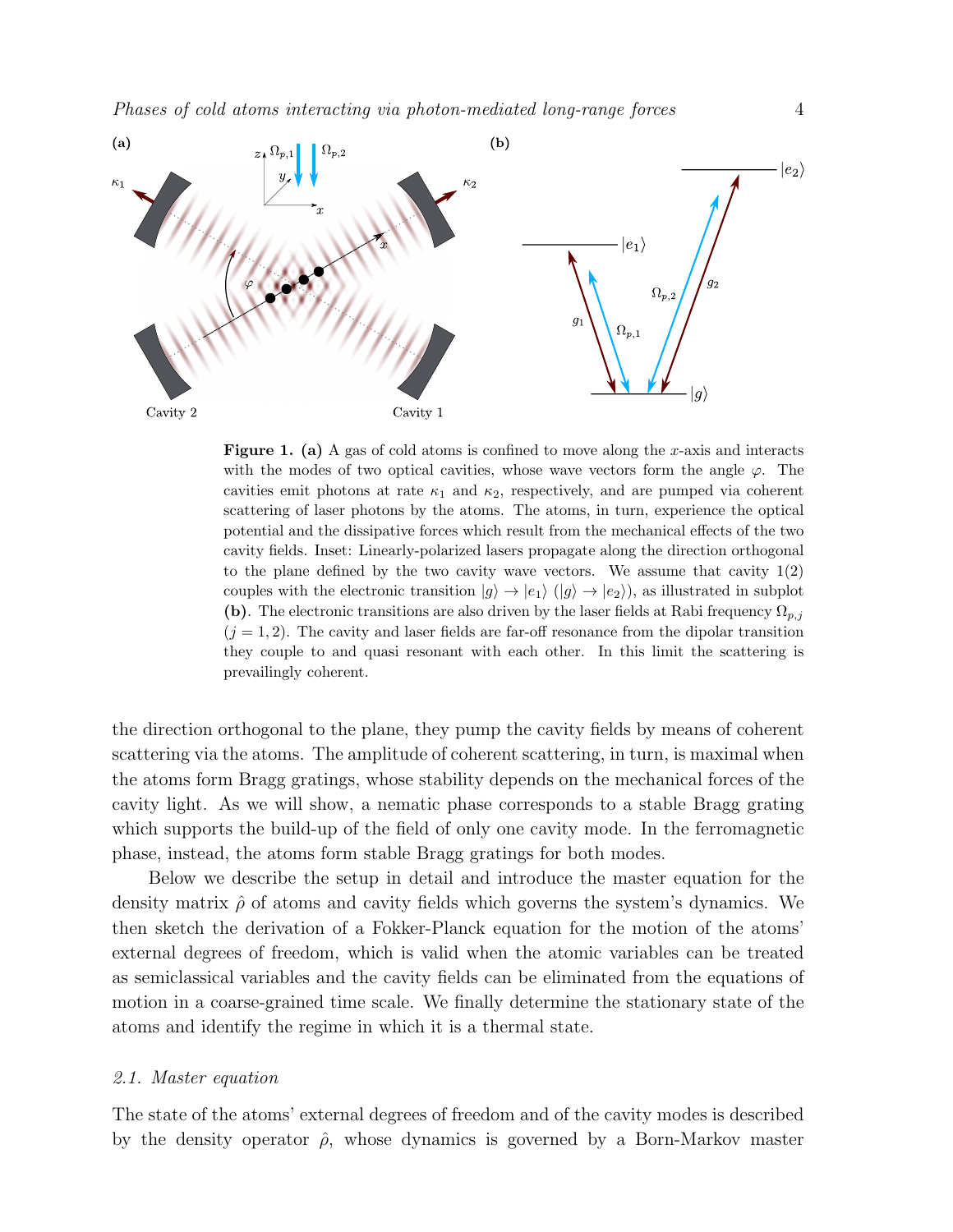Phases of cold atoms interacting via photon-mediated long-range forces 5

equation of the form:

$$
\frac{\partial}{\partial t}\hat{\rho} = \frac{1}{i\hbar} \left[ \hat{H}_0, \hat{\rho} \right] - \sum_{n=1,2} \kappa_n \left( \hat{a}_n^\dagger \hat{a}_n \hat{\rho} + \hat{\rho} \hat{a}_n^\dagger \hat{a}_n - 2 \hat{a}_n \hat{\rho} \hat{a}_n^\dagger \right) , \qquad (2)
$$

where  $\hat{H}_0$  is the Hamiltonian of the system, which we introduce below, and the second term of the right-hand side describes photon emission by the cavity modes at rate  $\kappa_n$  $(n = 1, 2)$ . Here,  $\hat{a}_n^{\dagger}$  and  $\hat{a}_n$  denote the creation and annihilation operators of a photon of the standing-wave cavity mode n (n = 1, 2), with wave vector  $\mathbf{k}_n$ , frequency  $\omega_{c,n} = c|\mathbf{k}_n|$ , and linear polarization in the  $x - y$  plane. The commutation relations are  $\left[\hat{a}_i, \hat{a}_j^{\dagger}\right]$  $\begin{aligned} \begin{bmatrix} \dagger \\ j \end{bmatrix} = \delta_{ij}. \end{aligned}$ 

Hamiltonian  $\hat{H}_0$  describes the optomechanical coupling between atoms' degrees of freedom and cavity modes. It is an effective Hamiltonian derived in the limit where the atoms' internal degrees of freedom can be adiabatically eliminated, such that the scattering processes are coherent and the relevant parameters of the atomic internal structure is the atoms' polarizability [\[20\]](#page-12-4). Here, cavity mode  $n$  couples with the electronic transition  $|g\rangle \rightarrow |e_n\rangle$  at frequency  $\omega_{a,n}$  with vacuum Rabi frequency  $g_n$ . We further assume that the coupling of mode 1 (2) with  $|g\rangle \rightarrow |e_2\rangle$  ( $|g\rangle \rightarrow |e_1\rangle$ ) is offresonance by orders of magnitude and can be discarded (nonetheless, the wave numbers are assumed to be  $|\mathbf{k}_1| \approx |\mathbf{k}_2| = k$ . In this limit cavity n is pumped by coherent scattering of the laser, which couples to the transition  $|g\rangle \rightarrow |e_n\rangle$  with Rabi frequency  $\Omega_{p,n}$  and frequency  $\omega_{p,n}$ . The condition for adiabatic elimination of the internal excited state is given by the inequality  $|\omega_{a,n} - \omega_{p,n}|, |\omega_{a,n} - \omega_{c,n}| \gg \Omega_{p,n}, g_n \sqrt{\bar{n}_{c,n}}, |\Delta_n|$ , where  $\bar{n}_{c,n}$  is the mean intracavity photon number in cavity n and  $\Delta_n = \omega_{p,n} - \omega_{c,n}$  is the detuning of the laser from the cavity mode it pumps [\[3\]](#page-11-2). In this regime  $\hat{H}_0$  reads:

<span id="page-4-0"></span>
$$
\hat{H}_0 = \sum_{i=1}^N \frac{\hat{p}_i^2}{2m} - \hbar \sum_{n=1,2} \left( \Delta_n - U_n \sum_{i=1}^N \cos^2(k_n \hat{x}_i) \right) \hat{a}_n^\dagger \hat{a}_n + \hbar \sum_{n=1,2} S_n \sum_{i=1}^N \cos(k_n \hat{x}_i) \left( \hat{a}_n^\dagger + \hat{a}_n \right) , \tag{3}
$$

and is here reported in the frame where each atomic transition and cavity mode rotates at the corresponding laser frequency. Beside the kinetic energy of the atoms, it contains the resonators' energy, which is shifted by the dynamical Stark shift with amplitude  $U_n$ induced by the coupling between cavity mode and the atoms at the position  $x_i$  within the cavity spatial mode function  $\cos(k_n\hat{x}_i)$ . This term is also a periodic potential for the atoms whose depth is a dynamical variable. The last term on the right-hand side, finally, describes coherent scattering by the atoms between laser and cavity mode with coupling strength  $S_n = g_n \Omega_{p,n}/(\omega_{p,n} - \omega_{a,n})$ . It is an effective pump of the resonator whose amplitude is maximal when the atoms form Bragg gratings maximizing the expectation value of the operator  $\sum_{i=1}^{N} \cos(k_n \hat{x}_i)$ .

Note that in Eq. [\(3\)](#page-4-0) we introduced the notation  $k_1 \equiv |\mathbf{k}_1 \cdot \mathbf{e}_x| = k \cos \varphi$  and  $k_2 \equiv |\mathbf{k}_2 \cdot \mathbf{e}_x| = k$ . In the following we will set  $\varphi = \pi/3$ , thus  $k_1 = k/2$ .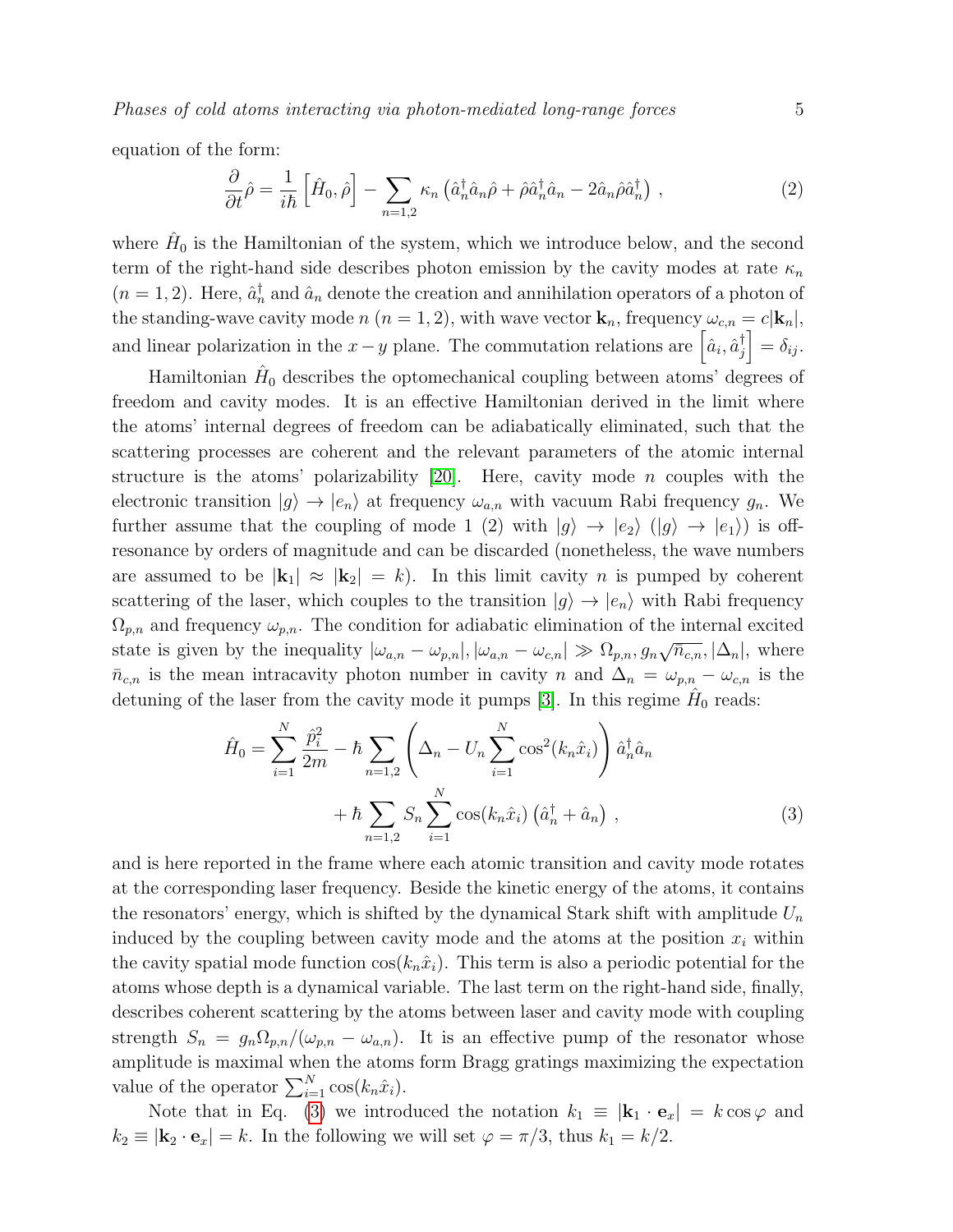## 2.2. Fokker-Planck equation for the atoms' external variables

We now discuss the assumptions at the basis of the derivation of a Fokker-Planck equation (FPE) for the dynamics of the atomic external variables. A semiclassical description of the atoms' center-of-mass motion is justified when the width  $\Delta p$  of the single-atom momentum distribution is much larger than the linear momentum  $\hbar k$  carried by a cavity photon  $\Delta p \gg \hbar k$  [\[21\]](#page-12-5). In this limit it is convenient to use the Wigner function  $f_{\text{tot}}(\mathbf{x}, \mathbf{p}, t)$  for the atomic variables  $\mathbf{x} = (x_1, \dots, x_N)$ ,  $\mathbf{p} = (p_1, \dots, p_N)$ :

$$
f_{\text{tot}}(\mathbf{x}, \mathbf{p}, t) = \int \frac{d^N y}{(2\pi\hbar)^N} e^{-\frac{i}{\hbar} \mathbf{y} \cdot \mathbf{p}} \text{Tr} \left\{ |\mathbf{x} - \frac{1}{2} \mathbf{y}\rangle \left\langle \mathbf{x} + \frac{1}{2} \mathbf{y} | \hat{\rho}(t) \right\} ,\tag{4}
$$

with  $y = (y_1, \ldots, y_N)$ . We further assume that the cavity field relaxes very fast to a local steady state depending on the atomic distribution, which is verified when the inequality  $k\Delta p/m \ll |\kappa_n + i\Delta_n|$  is fulfilled, namely, when the dimensionless parameter

<span id="page-5-2"></span>
$$
\varepsilon = \frac{k\Delta p/m}{|\kappa_n + i\Delta_n|} \tag{5}
$$

is small. This allows us to identify a coarse-grained time scale  $\Delta t$  that is infinitesimal for the external degrees of freedom but over which the cavity degrees of freedom can be eliminated from the equations of the atomic dynamics. In particular,  $f_{\text{tot}}(\mathbf{x}, \mathbf{p}, t) =$  $f(\mathbf{x}, \mathbf{p}, t) + f_{na}(\mathbf{x}, \mathbf{p}, t)$ , where  $f(\mathbf{x}, \mathbf{p}, t)$  is the term in zero order in the retardation effect, corresponding to the cavity field following adiabatically the atomic motion, and  $f_{na}(\mathbf{x}, \mathbf{p}, t)$  represents the non-adiabatic corrections scaling with  $\varepsilon$ . The latter can be expressed in terms of  $f(\mathbf{x}, \mathbf{p}, t)$  using perturbation theory [\[22,](#page-12-6) [23\]](#page-12-7). The derivation is lengthy but is also a straightforward extension of the derivation for a single-mode cavity, which is extensively reported in Ref. [\[23\]](#page-12-7). We thus refer the interested reader to this work and present here the resulting FPE, which reads

<span id="page-5-1"></span>
$$
\frac{\partial}{\partial t} f(\mathbf{x}, \mathbf{p}, t) + \{f(\mathbf{x}, \mathbf{p}, t), H(\mathbf{x}, \mathbf{p})\} =
$$
\n
$$
\sum_{i,j=1}^{N} \sum_{n=1,2} \frac{\partial}{\partial p_i} \left[ \sin(k_n x_i) \sin(k_n x_j) \left( D_n \frac{\partial f(\mathbf{x}, \mathbf{p}, t)}{\partial p_j} - \Gamma_n p_j f(\mathbf{x}, \mathbf{p}, t) \right) \right]
$$
\n
$$
+ \sum_{i,j=1}^{N} \sum_{n=1,2} \frac{\partial}{\partial p_j} \left[ \eta_n \sin(k_n x_i) \sin(k_n x_j) \frac{\partial}{\partial x_i} f(\mathbf{x}, \mathbf{p}, t) \right].
$$
\n(6)

In detail, Hamiltonian [\(7\)](#page-5-0) results from the adiabatic component of the dynamics and describes coherent long-range, two-body interactions which are mediated by the cavity photons:

<span id="page-5-0"></span>
$$
H(\mathbf{x}, \mathbf{p}) = \sum_{i=1}^{N} \frac{p_i^2}{2m} - N \sum_{n=1,2} \gamma_n \Theta_n^2, \qquad (7)
$$

where  $\gamma_n$  is a scalar and

$$
\Theta_1 = \frac{1}{N} \sum_{i=1}^{N} \cos(kx_i/2); \ \Theta_2 = \frac{1}{N} \sum_{i=1}^{N} \cos(kx_i).
$$
 (8)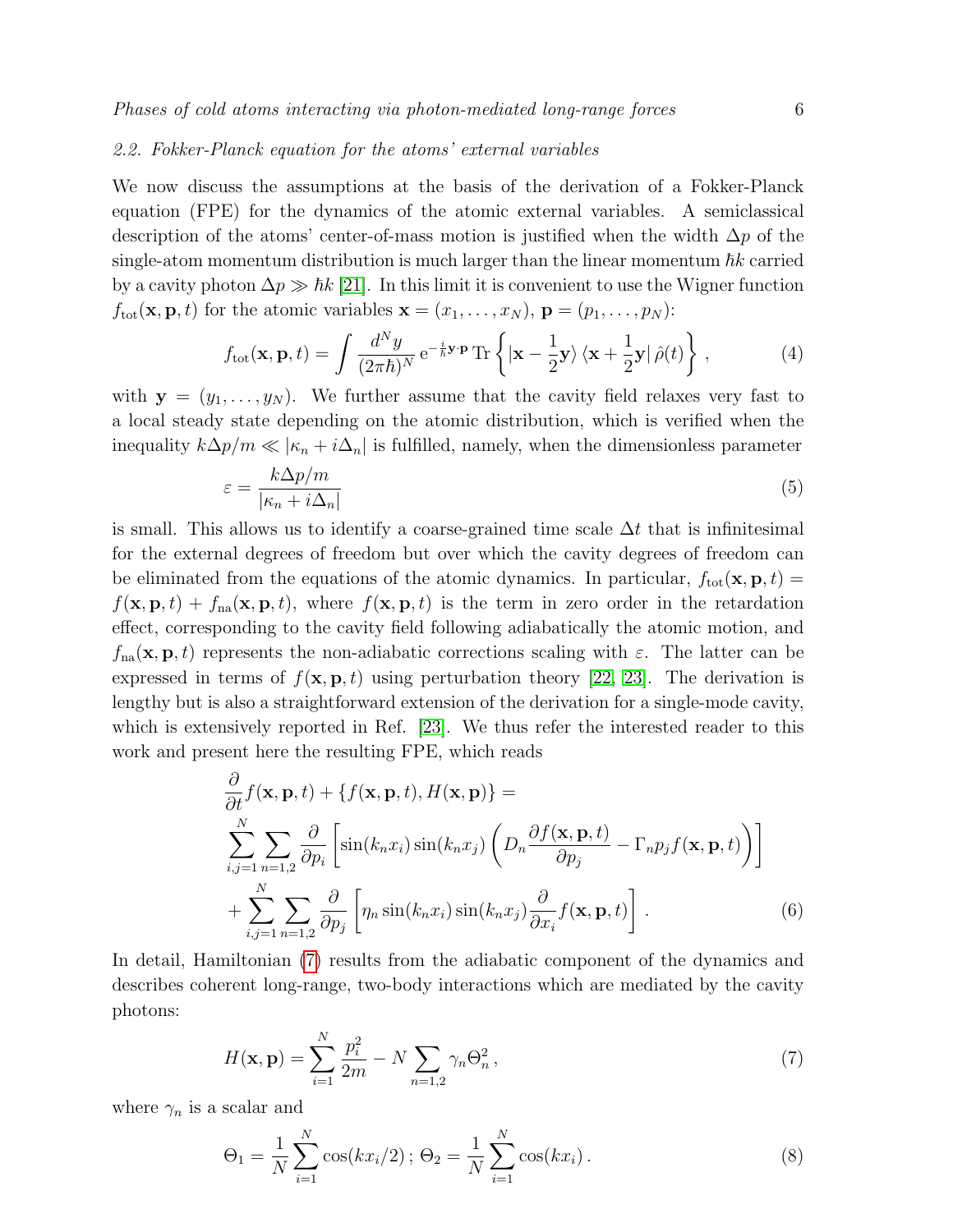The quantities  $\Theta_n$  are order parameters for spatial selforganization. In fact, they vanish for homogeneous spatial distributions, they are both different from zero when the atomic density forms spatial gratings with periodicity  $4\pi/k$ , while  $\Theta_1=0$  and  $\Theta_2\neq 0$  when the spatial grating has periodicity  $2\pi/k$ , as illustrated in Fig. [2.](#page-7-1) The cavity mode field amplitudes  $\mathcal{E}_n = \langle \hat{a}_n \rangle$ , in turn, are proportional to  $\Theta_n$  and in leading order in the expansion in  $\varepsilon$  read [\[11\]](#page-11-10)

<span id="page-6-2"></span>
$$
\mathcal{E}_n = \frac{NS_n \Theta_n}{\Delta_n + i\kappa_n} \,. \tag{9}
$$

The Bragg gratings can be stable provided that  $\gamma_n > 0$ . The sign of  $\gamma_n$  is here controlled by the detuning  $\Delta_n$ , and hence by the frequency of the pumping laser. For later convenience we write  $\gamma_n = \alpha_n/\beta_n$  with

<span id="page-6-0"></span>
$$
\alpha_n = \frac{4NS_n^2 \Delta_n^2}{(\Delta_n^2 + \kappa_n^2)^2},\tag{10}
$$

$$
\beta_n = \frac{-4\Delta_n}{\hbar(\Delta_n^2 + \kappa_n^2)}.
$$
\n(11)

Friction and diffusion are instead due to retardation effects between atoms and cavity dynamics and describe cross-correlations between the atoms, which can play a relevant role in stabilizing the system in non-thermal metastable states [\[7\]](#page-11-6). Their coefficients take the form

$$
D_n = (\hbar k_n)^2 S_n^2 \frac{\kappa_n}{\Delta_n^2 + \kappa_n^2},\tag{12}
$$

$$
\Gamma_n = \frac{\hbar k_n^2}{m} S_n^2 \frac{4\Delta_n \kappa_n}{(\Delta_n^2 + \kappa_n^2)^2},\tag{13}
$$

$$
\eta_n = \frac{(\hbar k_n)^2}{m} S_n^2 \frac{\kappa_n^2 - \Delta_n^2}{(\Delta_n^2 + \kappa_n^2)^2},\tag{14}
$$

and are here reported in the limit  $|\Delta_n| \gg NU_n$ , where we neglected the contribution of the dynamical Stark shift to the dynamics.

## 2.3. Existence of a stationary state

The FPE [\(6\)](#page-5-1) allows for a stationary solution satisfying the condition  $\partial_t f_{st}(\mathbf{x}, \mathbf{p}, t) = 0$ . We first consider two limiting cases, in which only one cavity mode is pumped. These situations correspond to the dynamics of atoms in a single-mode standing-wave cavity investigated in Refs. [\[3,](#page-11-2) [11,](#page-11-10) [23,](#page-12-7) [24\]](#page-12-8).

Let us first assume that  $S_1 = 0$  but  $S_2 \neq 0$ . In this case a stationary state exists provided that  $\Delta_2$  < 0 and the stationary distribution reads  $f_{\rm st} = C_2 \exp(-\beta_2 H|_{\gamma_1=0}),$ with normalization constant  $C_2$  and  $\beta_2 = -\frac{m\Gamma_2}{D_2}$  $\frac{n_1 \cdot n_2}{D_2}$  given in Eq. [\(11\)](#page-6-0)  $\ddagger$ . Vice versa, when  $S_1 \neq 0$ ,  $S_2 = 0$ , and  $\Delta_1 < 0$ , the stationary state is  $f_{\rm st} = C_1 \exp(-\beta_1 H|_{\gamma_2=0})$  with  $\beta_1 = -\frac{m\Gamma_1}{D_1}$  $\frac{n\Gamma_1}{D_1}$  from Eq. [\(11\)](#page-6-0).

<span id="page-6-1"></span> $\ddagger$  In this discussion we neglect the terms of Eq. [\(6\)](#page-5-1) that scale with  $η_n$ . This is exact if  $Δ_n = −κ_n$ . In general, these terms give rise to corrections to the coherent dynamics that scale with  $1/N$  in the thermodynamic limit we use in Sec. [3,](#page-7-0) see Ref. [\[24\]](#page-12-8) for details.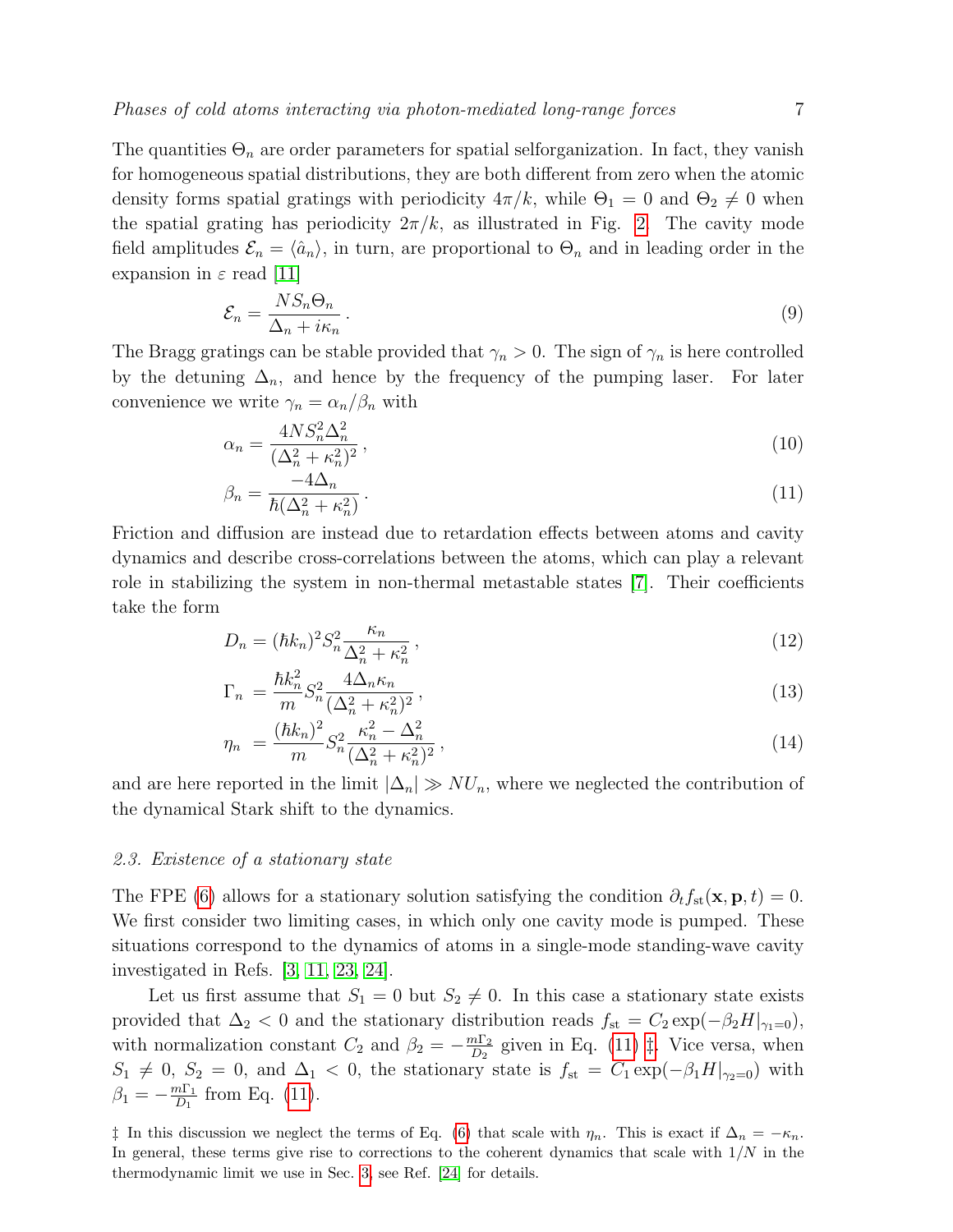

<span id="page-7-1"></span>**Figure 2.** Periodic potential of cavity 1 (blue line) and cavity 2 (red line) along the xaxis and as a function of  $q = kx/2$ . The spatial configurations leading to non-vanishing values of  $\Theta_1$  and/or  $\Theta_2$  are illustrated by the bullet points along each horizontal line. As we show below, configurations where  $\Theta_1=0$  while  $\Theta_2\neq 0$  correspond to the nematic phase of the GHMF. Configurations where both  $\Theta_1, \Theta_2 \neq 0$  are ferromagnetic phases. Each configuration gives rise to different cavity field amplitudes and can thus be detected by monitoring the fields at the cavities' outputs.

When both resonators are pumped, a stationary solution can be found provided that  $\Delta_1, \Delta_2$  are negative and  $\beta_1 = \beta_2$ , namely:

<span id="page-7-3"></span>
$$
\frac{\Delta_1}{\Delta_1^2 + \kappa_1^2} = \frac{\Delta_2}{\Delta_2^2 + \kappa_2^2}.
$$
\n(15)

This is the situation we consider in the following. In particular,  $\beta_1 = \beta_2 = \beta$ , where

$$
\beta^{-1} = \frac{\hbar(\Delta_n^2 + \kappa_n^2)}{-4\Delta_n} \,. \tag{16}
$$

The detunings and cavity loss rates thus determine an effective temperature  $T_{\text{eff}} = k_B/\beta$ characterizing the stationary state. The stationary state is given by

<span id="page-7-2"></span>
$$
f_{\rm st} = C \exp(-\beta H). \tag{17}
$$

## <span id="page-7-0"></span>3. Mapping to the generalized Hamiltonian Mean Field model

We now consider the stationary state of Eq. [\(17\)](#page-7-2) and draw a formal analogy to a canonical ensemble at equilibrium. For this purpose we define the thermodynamic limit, according to which  $\alpha_n \propto NS_n^2$  is constant. This assumption warrants that the energy is extensive, it is thus equivalent to Kac scaling [\[4\]](#page-11-3) and physically corresponds to scaling the cavity mode volume linearly with the number of particles [\[10,](#page-11-9) [25\]](#page-12-9). In this thermodynamic limit we obtain an explicit expression of the free energy per particle which allows us to perform a mapping of the steady state in Eq. [\(17\)](#page-7-2) to the canonical ensemble realization of the GHMF.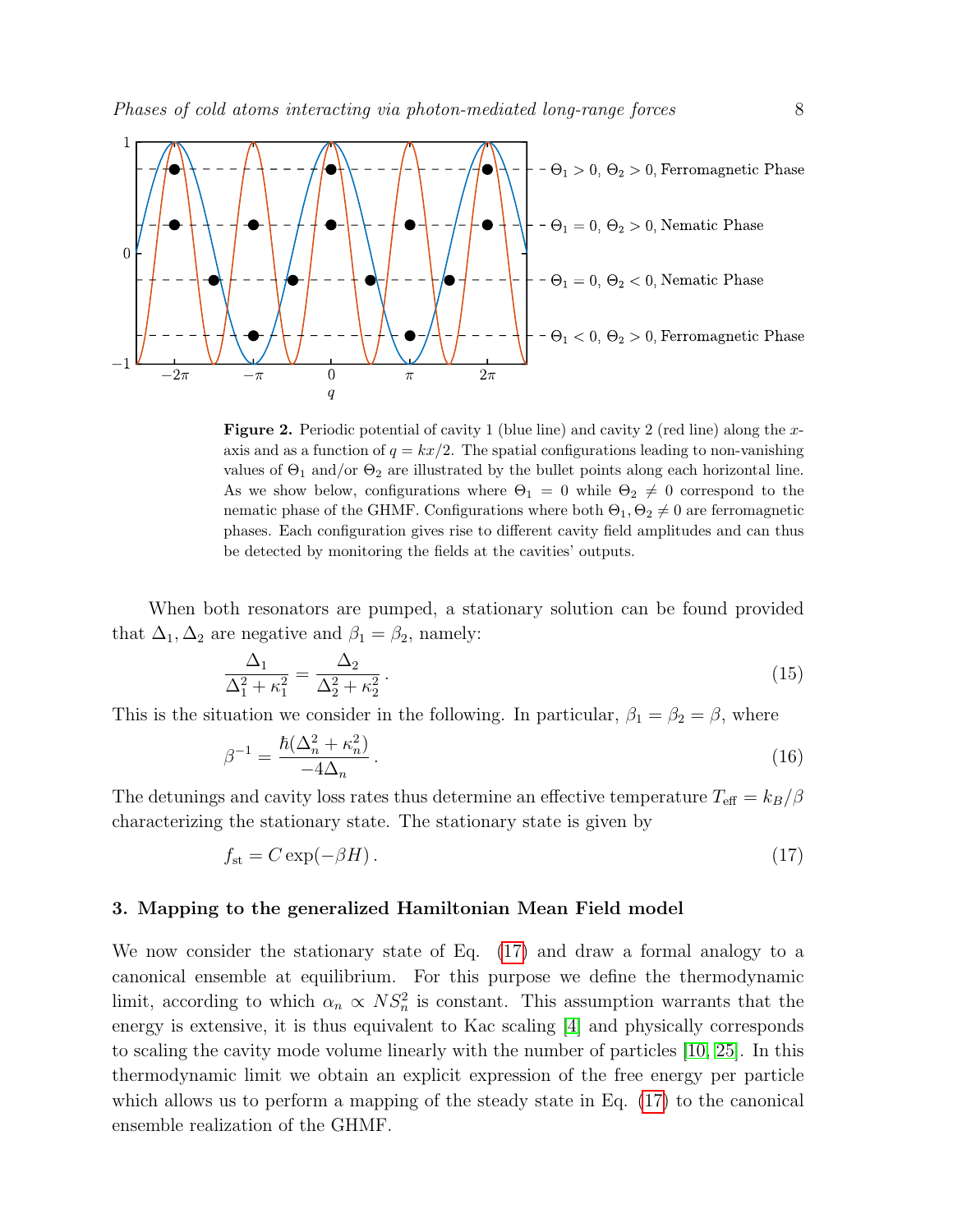Phases of cold atoms interacting via photon-mediated long-range forces 9

We determine the free energy per particle F using the relation  $\mathcal{F} = -\ln(Z)/(N\beta)$ , where  $Z$  is the "canonical" partition function and reads:

$$
Z = \frac{1}{h^N} \int_0^\lambda dx_1 \dots \int_0^\lambda dx_N \int_{-\infty}^\infty dp_1 \dots \int_{-\infty}^\infty dp_N e^{-\beta H(\mathbf{X}, \mathbf{p})},\tag{18}
$$

with  $\lambda = 4\pi/k$ . We integrate over the momenta **p** and apply the Hubbard-Stratonovich transformation to eliminate  $\Theta_n^2(\mathbf{x})$ , obtaining

$$
Z = \frac{N\sqrt{\alpha_1\alpha_2}}{\pi (\pi\hbar\omega_r\beta)^{\frac{N}{2}}} \int_{-\infty}^{\infty} dy_1 \int_{-\infty}^{\infty} dy_2 \exp\left[-N\left\{\alpha_1y_1^2 + \alpha_2y_2^2 - \ln\left(\mathcal{I}(y_1, y_2)\right)\right\}\right],
$$

with  $q_i = kx_i/2$ ,  $\omega_r = \hbar k^2/(2m)$ , and

$$
\mathcal{I}(y_1, y_2) = \int_0^{2\pi} dq \exp [2 (\alpha_1 y_1 \cos(q) + \alpha_2 y_2 \cos(2q))]. \tag{19}
$$

In the thermodynamic limit  $N \to \infty$  we perform a saddle-point approximation, which leads to the expression for the free energy

<span id="page-8-1"></span>
$$
\mathcal{F}(y_1, y_2) = \frac{\ln(\pi \hbar \omega_r \beta)}{2\beta} + \frac{1}{\beta} \inf_{y_1, y_2} \left\{ \alpha_1 y_1^2 + \alpha_2 y_2^2 - \ln(\mathcal{I}(y_1, y_2)) \right\}.
$$
 (20)

This expression coincides, apart for irrelevant constants, with the mean free energy of the GHMF model in the canonical ensemble [\[15\]](#page-11-14). In particular, the extrema  $y_n^*$  of the free energy fulfill the relation

<span id="page-8-2"></span>
$$
y_n^* = \frac{\int_0^{2\pi} dq \cos(nq) \exp\left[2(\alpha_1 y_1^* \cos(q) + \alpha_2 y_2^* \cos(2q))\right]}{\int_0^{2\pi} dq \exp\left[2(\alpha_1 y_1^* \cos(q) + \alpha_2 y_2^* \cos(2q))\right]},
$$
\n(21)

their values lie in the interval  $y_n^* \in [-1, 1]$  and they can be identified with the variables  $\Theta_n: y_n^* = \langle \cos nq \rangle$ . This shows that  $\Theta_1, \Theta_2$  are analogous to the magnetization in the GHMF model. By means of this mapping, moreover, we connect the lasers and cavity parameters with the dimensionless parameter  $\Delta$  of the GHMF in Eq. [\(1\)](#page-2-1):  $\alpha_1/\beta \to \Delta$ and  $\alpha_2/\beta \to (1-\Delta)$ . Therefore, varying the lasers' amplitudes would allow one to span over the values of  $\Delta$  in Eq. [\(1\)](#page-2-1), while the effective temperature can be tuned varying the detunings  $\Delta_1$  and  $\Delta_2$ , and thus the lasers' frequencies (provided condition [\(15\)](#page-7-3) is fulfilled).

The phase diagram is obtained following the same analysis as in Ref. [\[15\]](#page-11-14) and it is illustrated in Fig. [3.](#page-9-0) The system exhibits second and first order phase transitions (see [Appendix A](#page-10-0) for details), which are found for the same corresponding values of the phase diagram as in Ref. [\[15\]](#page-11-14). The phases can be measured by monitoring the amplitude and the phase of the fields at the cavity output, since these are proportional to the order parameters  $\Theta_1$  and  $\Theta_2$ , as visible in Eq. [\(9\)](#page-6-2).

### <span id="page-8-0"></span>4. Discussion and outlook

The mapping of the stationary dynamics of Eq. [\(6\)](#page-5-1) to the canonical GHMF shows that cavity QED can be a versatile platform for studying equilibrium statistical mechanics of long-range interacting systems. In this perspective it is important to identify the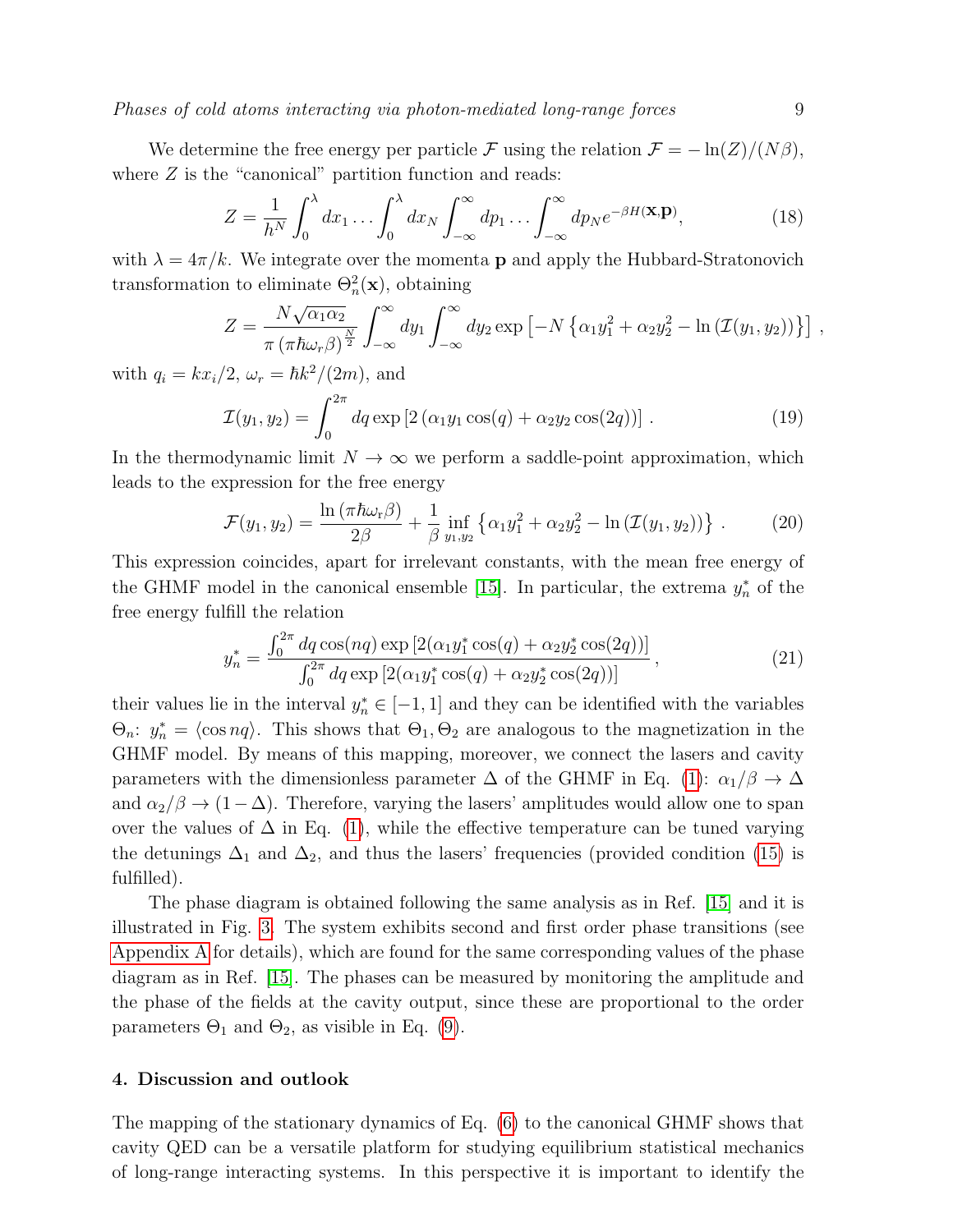

<span id="page-9-0"></span>**Figure 3.** Canonical phase diagram as a function of  $\alpha_1$  and  $\alpha_2$ . The phases are identified by numerically determining the global minima of the free energy of Eq. [\(20\)](#page-8-1). The system shows second-order and first-order phase transitions (see inset). In the inset: P denotes paramagnetic, F ferromagnetic, and N nematic phase. The dark and light gray areas, labeled by A and B, respectively, indicate the parameter regions where ensemble inequivalence is expected. In A (B) the microcanonical ensemble exhibits three (two) phases [\[15\]](#page-11-14).

parameter regimes for which this setup could simulate the microcanonical GHMF model. This would allow one to experimentally investigate the ensemble inequivalence that has been predicted for the GHMF [\[15\]](#page-11-14).

Within the validity of the semiclassical description, the microcanonical GHMF could be realised in the regime where the parameter  $\varepsilon$ , Eq. [\(5\)](#page-5-2), becomes smaller than the small parameter  $\hbar k/\Delta p$  of the semiclassical expansion. This would require one to choose the detunings  $|\Delta_n| \gg \kappa_n$  [\[25\]](#page-12-9). In this limit there is a well defined time scale over which the dynamics is coherent and solely dominated by Hamiltonian [\(7\)](#page-5-0), while the right-hand side of the FPE [\(6\)](#page-5-1), which scales with  $\varepsilon$ , can be discarded. Moreover, in order to prepare the system in a microcanonical ensemble, the atomic gas shall be in the asymptotic Boltzmann-Gibbs distribution of the corresponding Hamiltonian dynamics [\[4,](#page-11-3) [14\]](#page-11-13). By identifying the mean energy per particle in the canonical ensemble  $\langle E/N \rangle = \partial(\beta \mathcal{F})/\partial \beta$ with the constant energy  $\epsilon$  in the microcanonical ensemble, we obtain the relation

$$
\epsilon = \frac{1}{2\beta} - \frac{1}{\beta} \left( \alpha_1 \Theta_1^2 + \alpha_2 \Theta_2^2 \right),\tag{22}
$$

which allows us to directly compare the results obtained in both ensembles. Ensemble inequivalence is predicted in the regions where the three phases meet and is indicated by the shaded area in Fig. [3.](#page-9-0) In an experimental realization it would become evident by detecting different phases in the canonical and microcanonical realizations for the same values of  $\alpha_1$  and  $\alpha_2$  [\[15\]](#page-11-14). It would be interesting to identify observables of this system which provide a measure of the specific heat, thus allowing one to determine whether it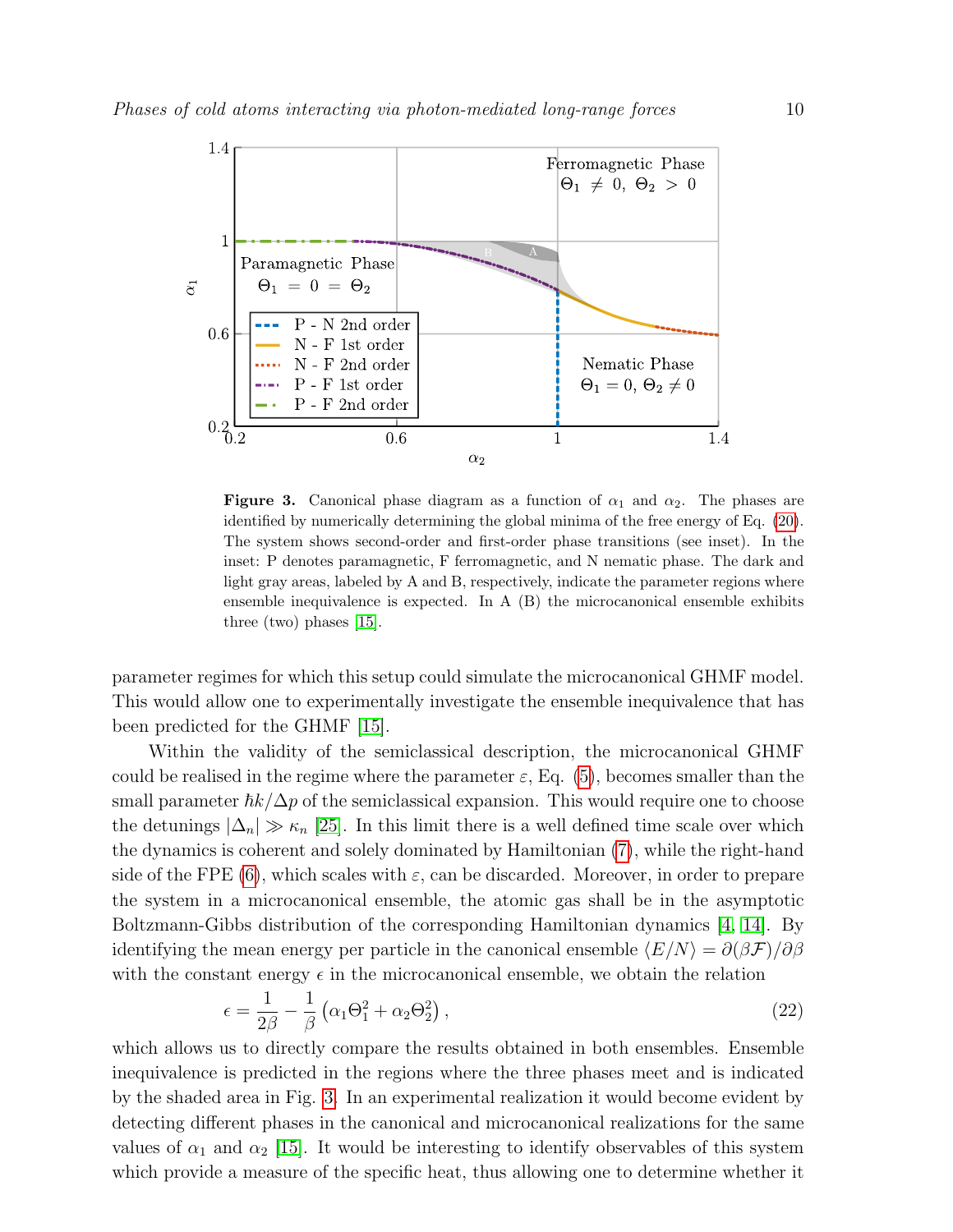may become negative in the microcanonical ensemble. This is an open question which we will address in future work.

The authors acknowledge discussions with Shamik Gupta, Julian Léonard, Stefan Schütz, Valentin Torggler, and Tobias Donner. This work was supported by the German Research Foundation (DFG DACH "Quantum crystals of matter and light") and by the European Commission (ITN network "ColOpt").

## <span id="page-10-0"></span>Appendix A. Determination of the canonical phase diagram

For the calculation of the phase diagram in Fig. [A1](#page-11-15) we numerically calculated the global minimum of the free energy, Eq. [\(20\)](#page-8-1), for each pair  $\alpha = (\alpha_1, \alpha_2)$ . The global minimum describes a paramagnetic phase when  $\Theta_1(\alpha) = \Theta_2(\alpha) = 0$ . The phase is nematic when  $\Theta_1(\alpha) = 0$  and  $\Theta_2(\alpha) \neq 0$  and ferromagnetic when  $\Theta_1, \Theta_2 \neq 0$ . A phase transition occurs where the properties of the minimum change by varying  $\alpha$ . The order of the transition is determined by calculating numerically the first derivatives of  $\mathcal{F}(\alpha)$  with respect to  $\alpha_1$  and  $\alpha_2$ : If they are discontinuous at the phase transition the transition is of first order, while if they are continuous the transition is of second order. This determines the phase diagram in Fig. [A1.](#page-11-15)

We also checked our results by analytically calculating the Hessian matrix of the free energy, Eq. [\(20\)](#page-8-1), at the extrema where Eq. [\(21\)](#page-8-2) is fulfilled. We note that  $\Theta_1 = \Theta_2 = 0$ is always a solution of Eq. [\(21\)](#page-8-2). It is a minimum when the following inequalities hold:

<span id="page-10-3"></span>
$$
\alpha_1 < 1, \qquad \alpha_2 < 1. \tag{A.1}
$$

The thin black dashed line in Fig. [A1](#page-11-15) delimitates the region  $\alpha_1, \alpha_2 < 1$ , where the paramagnetic phase is a local minimum of the free energy. We now consider the nematic phase, set  $\Theta_1 = 0$  in Eq. [\(21\)](#page-8-2) and obtain the equation for  $\Theta_2$ :

<span id="page-10-1"></span>
$$
\Theta_2 = \frac{I_1(2\alpha_2 \Theta_2)}{I_0(2\alpha_2 \Theta_2)},\tag{A.2}
$$

where  $I_n(x)$  is the modified Bessel function of order n. The Hessian matrix is positive definite when the following inequalities are fulfilled:

<span id="page-10-2"></span>
$$
\alpha_1 < \frac{1}{1 + \Theta_2},\tag{A.3}
$$

$$
1 < \alpha_2 < \frac{1}{1 - \Theta_2^2} \tag{A.4}
$$

One can show that imposing  $\Theta_2 \neq 0$  in Eq. [\(A.2\)](#page-10-1) is equivalent to Eq. [\(A.4\)](#page-10-2). Inequality [\(A.3\)](#page-10-2) determines an upper threshold  $\alpha_{1,c} = 1/(1 + \Theta_2)$  on  $\alpha_1$  above which the nematic configuration is no longer a minimum of the free energy. The thin black solid line in Fig. [A1](#page-11-15) shows  $\alpha_{1,c}$  in the  $\alpha$ -plane. Note that  $\alpha_{1,c} < 1$  ( $\alpha_{1,c} > 1$ ) for  $\Theta_2 > 0$  ( $\Theta_2 < 0$ ). In the limit  $\alpha_2 \to \infty$ , Eq. [\(A.2\)](#page-10-1) delivers  $\Theta_2 \to 1$  and  $\Theta_2 \to -1$ , giving  $\alpha_{1,c} \to 1/2$  and  $\alpha_{1,c} \rightarrow \infty$ , respectively.

We note that the conditions we determine analytically do not overlap for all values of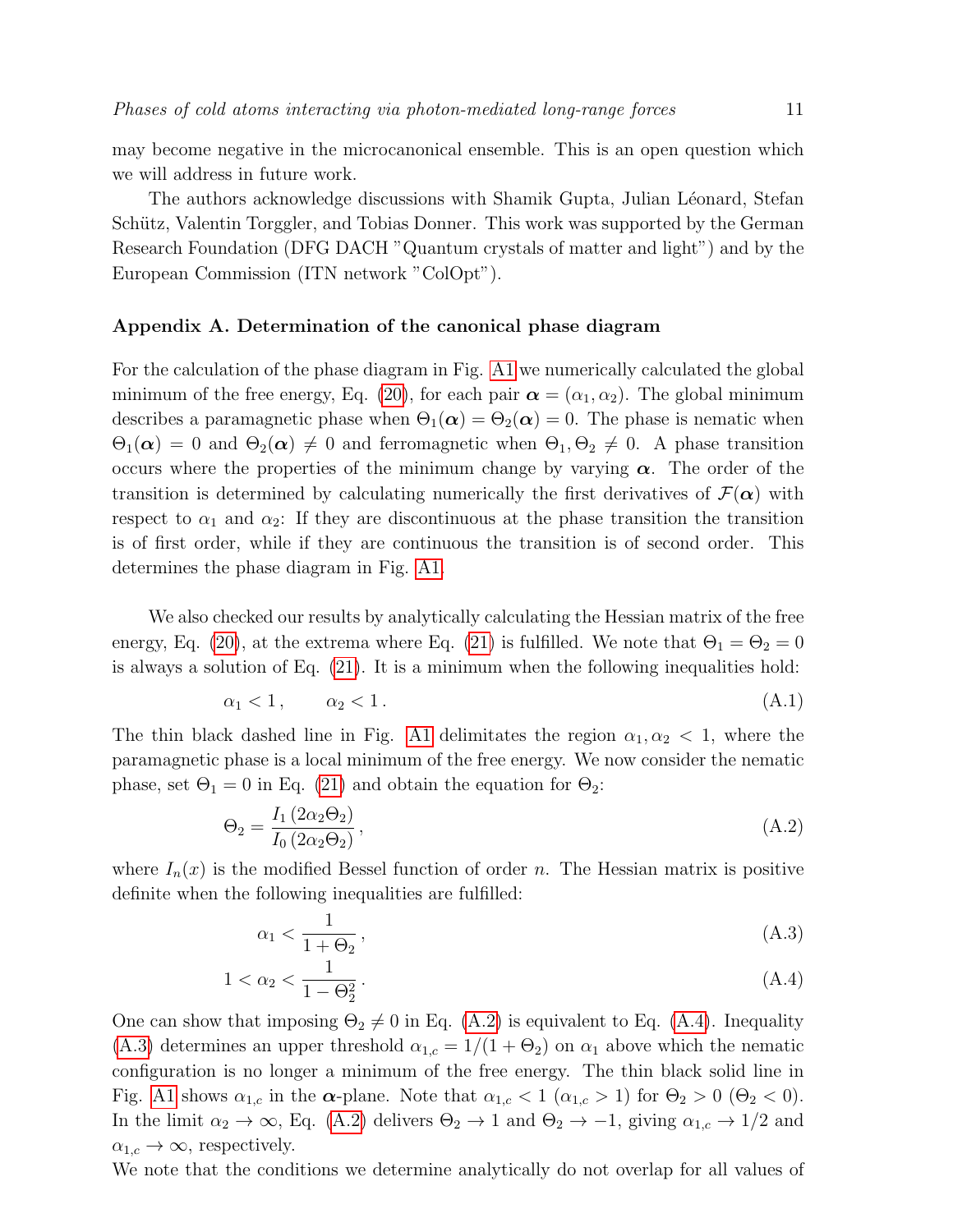$\alpha_1, \alpha_2$  with the numerically calculated phase transition lines (see Fig. [A1\)](#page-11-15). For instance there is an area where the inequalities  $(A.1)$  hold but the global minimum is in the ferromagnetic phase. Moreover the condition in Eq. [\(A.3\)](#page-10-2) predicts a parameter region where the nematic phase with  $\Theta_2 < 0$  is a local minimum but the global minimum is a ferromagnetic phase.



<span id="page-11-15"></span>Figure A1. The canonical phase diagram as in Fig. [3](#page-9-0) and the results of our analytical analysis. The dashed black lines delimitate the region determined by the inequality Eq.[\(A.1\)](#page-10-3), where a paramagnetic phase  $(\Theta_1 = 0 = \Theta_2)$  is a local minimum of the free energy. The area below the solid black line (determined by the inequality  $Eq.(A.3)$  $Eq.(A.3)$ ) is the region where a nematic phase  $(\Theta_1 = 0, \Theta_2 \neq 0)$  is a local minimum of the free energy.

# References

- <span id="page-11-0"></span>[1] R. Bachelard, T. Manos, P. de Buyl, F. Staniscia, F. S. Cataliotti, G. De Ninno, D. Fanelli, and N. Piovella, J. Stat. Mech. (2010) P06009.
- <span id="page-11-1"></span>[2] H. Ritsch, P. Domokos, F. Brennecke, and T. Esslinger, Rev. Mod. Phys. 85, 553 (2013).
- <span id="page-11-2"></span>[3] S. Schütz and G. Morigi, Phys. Rev. Lett. **113**, 203002 (2014).
- <span id="page-11-3"></span>[4] A. Campa, T. Dauxois, and S. Ruffo, Phys. Rep. 480, 57 (2009).
- <span id="page-11-4"></span>[5] P.Hertel, W.Thirring, Ann. Phys. (N.Y.) 63, 520 1971.
- <span id="page-11-5"></span>[6] J. Barré, D. Mukamel, and S. Ruffo, Phys. Rev. Lett. 87, 030601 (2001).
- <span id="page-11-6"></span>[7] S. Schütz, S. B. Jäger, and G. Morigi, Phys. Rev. Lett. 117, 083001 (2016).
- <span id="page-11-7"></span>[8] P. Domokos and H. Ritsch, Phys. Rev. Lett. 89, 253003 (2002).
- <span id="page-11-8"></span>[9] A. T. Black, H. W. Chan, and V. Vuletić, Phys. Rev. Lett. **91**, 203001 (2003).
- <span id="page-11-9"></span>[10] J. K. Asbóth, P. Domokos, H. Ritsch, and A. Vukics, Phys. Rev. A 72, 053417 (2005).
- <span id="page-11-10"></span>[11] S. Schütz, S. B. Jäger, and G. Morigi, Phys. Rev. A **92**, 063808 (2015).
- <span id="page-11-11"></span>[12] M. Antoni and S. Ruffo, Phys. Rev. E 52, 2361 (1995).
- <span id="page-11-12"></span>[13] T. N. Teles, F. P. C. Benetti, R. Pakter, and Y. Levin, Phys. Rev. Lett. 100, 230601 (2012).
- <span id="page-11-13"></span>[14] Y. Levin, R. Pakter, F. B. Rizzato, T. Teles, and F. P. C. Benetti, Phys. Rep. 535, 1 (2014).
- <span id="page-11-14"></span>[15] A. Pikovsky, S. Gupta, T. N. Teles, F. P. C. Benetti, R. Pakter, Y. Levin, S. Ruffo, Phys. Rev. E, 90, 062141 (2014).